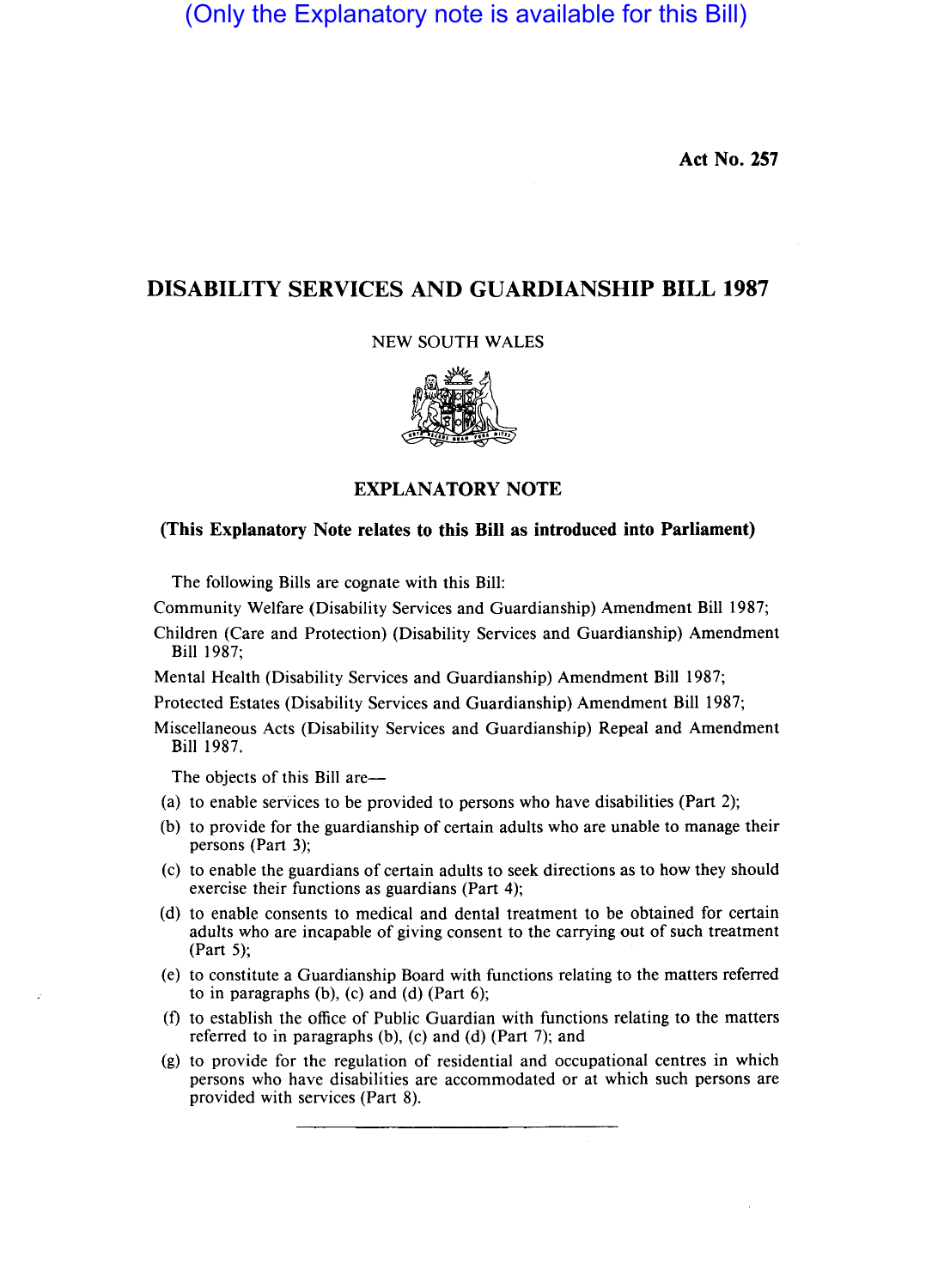#### PART 1-PRELIMINARY

This Part contains provisions-

- (a) providing for the short title to the proposed Act (clause 1);
- (b) providing for the commencement of the proposed Act on a day or days to be appointed by proclamation (clause 2);
- (c) defining certain expressions for the purposes of the proposed Act, in particular the expressions "guardian", "occupational centre", "person responsible", "person under guardianship", "person who has a disability", "Public Guardian" and "residential centre" (clause 3); and
- (d) setting out certain principles to be observed by persons and bodies exercising functions under the proposed Act (clause 4).

#### PART 2-PROVISION OF SERVICES

This Part deals with the provision of services to persons who have disabilities and contains provisions-

- (a) stating the objects of the proposed Part 2 (clause 5); and
- (b) conferring on the Director-General the function of assisting in the provision of welfare services for or with respect to persons who have disabilities (clause 6).

## PART 3-GUARDIANSHIP

#### Division 1-Preliminary

This Division contains provisions-

- (a) defining certain expressions for the purposes of the proposed Part 3 (clause 7); and
- (b) preserving the jurisdiction of the Supreme Court with respect to the guardianship of persons (clause 8).

#### Division 2—Applications for guardianship orders

This Division deals with matters relating to the making of applications for guardianship orders and contains provisions-

- (a) specifying by whom such applications may be made (clause 9);
- (b) providing for the service of such applications (clause 10);
- (c) providing for the removal from premises of persons the subject of such applications pursuant to orders made by the Guardianship Board (clause 11);
- (d) providing for the search for and removal from premises of persons apparently in need of a guardian, pursuant to search warrants issued by an authorised justice (clause 12); and
- (e) enabling the Director-General to have the care of persons removed from premises as referred to in clauses 11 and 12 (clause 13).

#### Division 3-Guardianship orders

This Division deals with the making of guardianship orders by the Guardianship Board and contains provisions-

- (a) enabling the Board to make a guardianship order in respect of a person who it is satisfied is in need of a guardian (clause 14);
- (b) imposing certain restrictions on the Board's power to make guardianship orders (clause 15);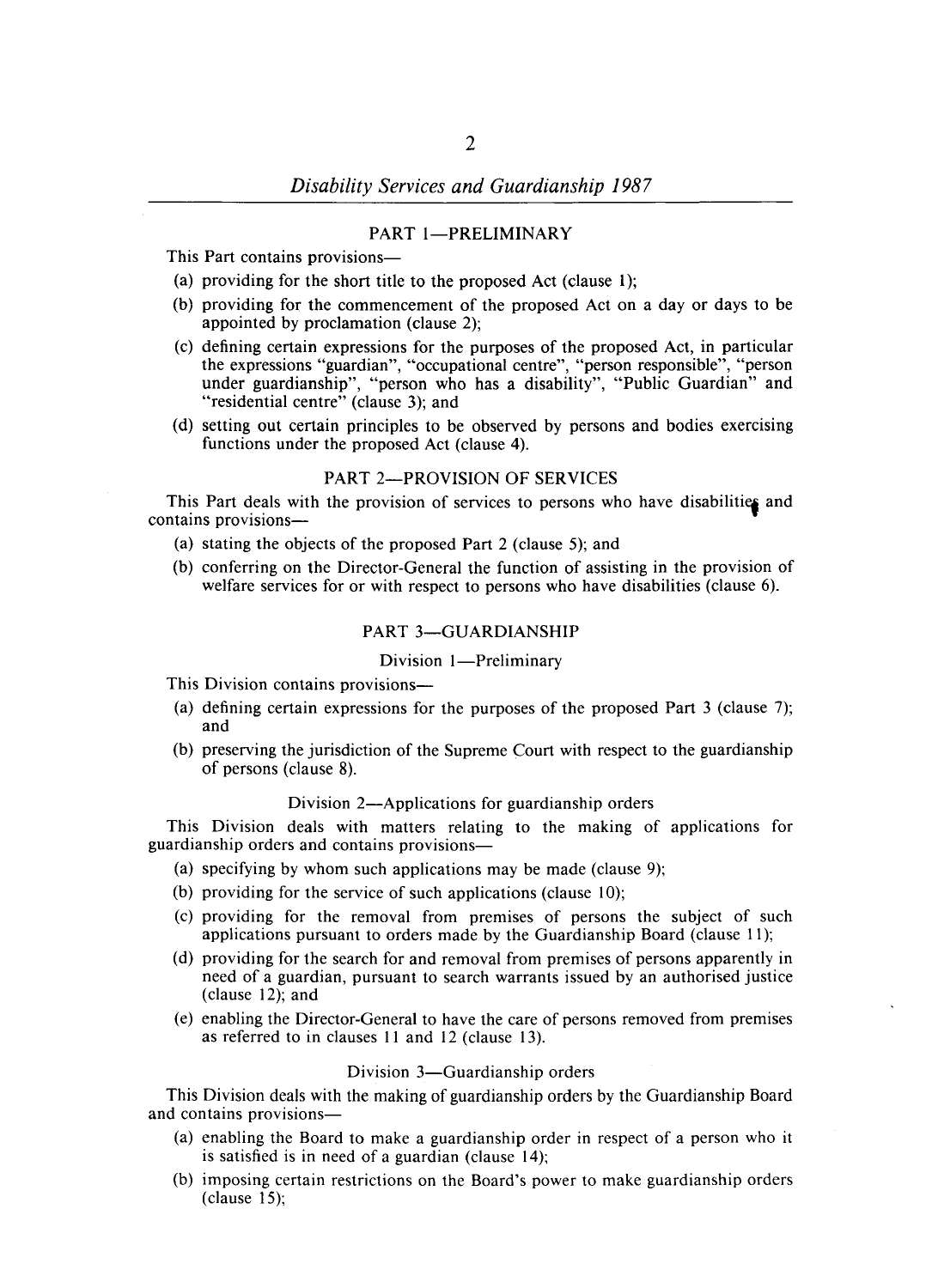- (c) providing that a guardianship order shall appoint a person as the guardian of the person to whom it relates, shall specify whether it is continuing or temporary, shall specify whether it is plenary or limited and may be made subject to conditions (clause 16);
- (d) imposing certain restrictions on the kinds of persons who may be appointed as guardians (clause 17);
- (e) specifying the period for which a guardianship order shall have effect (clause 18);
- (t) requiring copies of certain guardianship orders to be forwarded to the Public Guardian (clause 19);
- (g) providing for the appointment of alternative guardians (clause 20);
- (h) specifying the relationship that exists under a guardianship order between a guardian and a person under guardianship (clause 21);
- (i) providing for the termination of orders made by the Supreme Court, in the exercise of its jurisdiction with respect to the guardianship of persons, upon the making of guardianship orders under the proposed Division 3 (clause 22); and
- (j) providing that a guardianship order does not have effect in relation to a person while the person is a patient under the mental health legislation or the subject of an order made by the Supreme Court (clause 23).

#### Division 4—Assessment and review of guardianship orders

This Division contains provisions-

- (a) providing for the assessment of persons the subject of guardianship orders (clause 24); and
- (b) providing for the review of guardianship orders (clause 25).

# PART 4-DIRECTIONS TO GUARDIANS

This Part deals with the giving of directions by the Guardianship Board to guardians of persons under guardianship and contains provisions-

- (a) enabling the guardian of a person under guardianship to apply to the Board for directions (clause 26);
- (b) providing for the service of such applications (clause 27);
- (c) enabling the Board to give directions to the guardian as to the exercise of the guardian's functions (clause 28);
- (d) restricting the Board's power to give such directions in the case of persons the subject of orders made by the Supreme Court in the exercise of its jurisdiction with respect to the guardianship of persons (clause 29);
- (e) limiting the liability of guardians in respect of things done by them in accordance with such a direction (clause 30); and
- (t) preserving the jurisdiction of the Supreme Court with respect to the guardianship of persons (clause 31).

### PART 5-MEDICAL AND DENTAL TREATMENT

## Division 1-Preliminary

This Division contains provisions—

- (a) stating the objects of the proposed Part 5 (clause 32);
- (b) defining certain expressions for the purposes of the proposed Part 5 (clause 33); and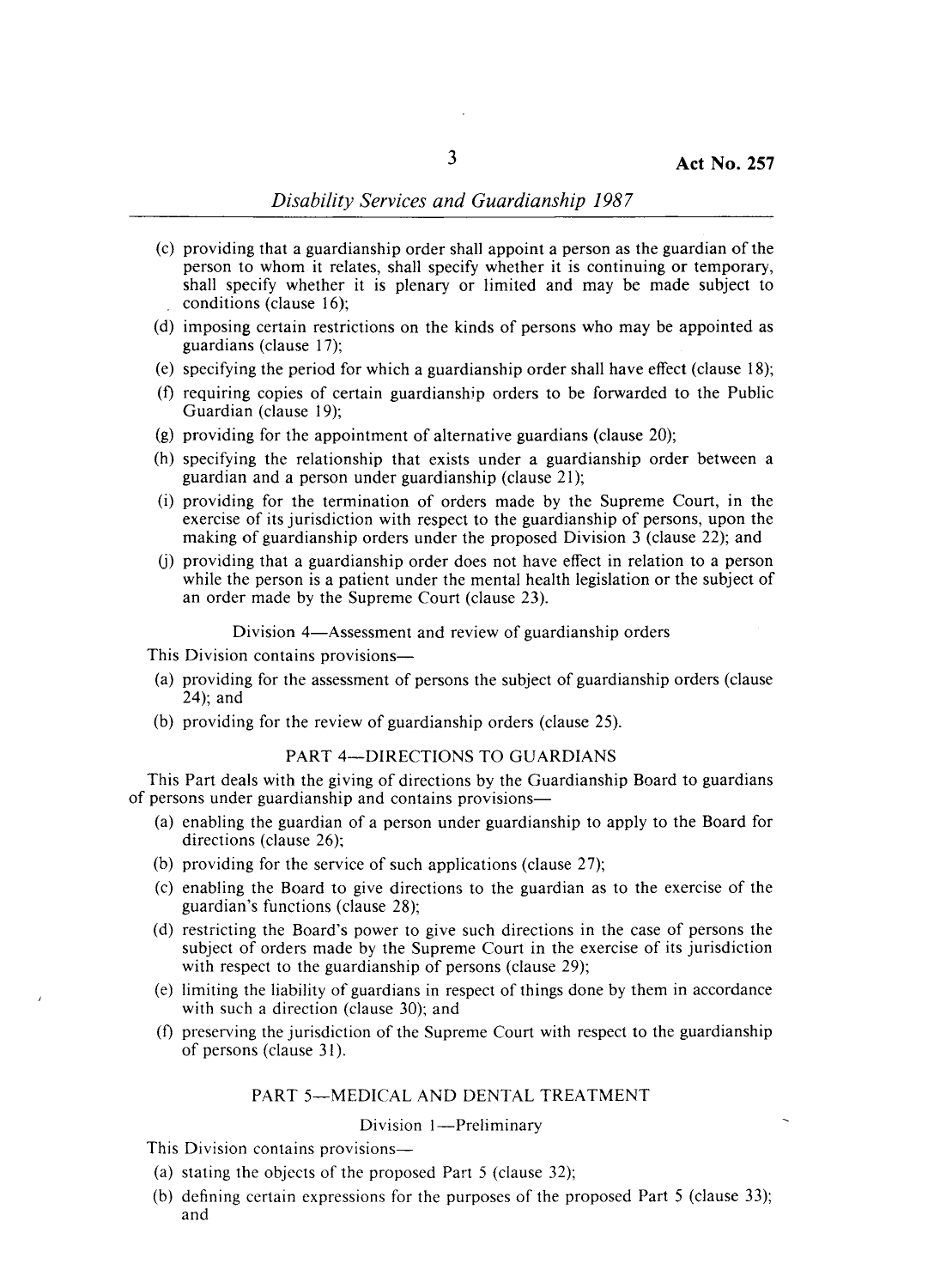(c) describing the persons to whom the proposed Part 5 applies (clause 34).

## Division 2-Medical and dental treatment

This Division regulates the carrying out of medical and dental treatment upon persons to whom the proposed Part 5 applies and contains provisions-

- (a) prohibiting persons from carrying out special medical treatment (under threat of a penalty of imprisonment for 7 years) or other medical or dental treatment (under threat of a penalty of 10 penalty units (that is, \$1,000) or imprisonment for 1 year, or both) otherwise than in accordance with the proposed Part 5 or a consent given under the proposed Part 5 (clause 35);
- (b) enabling a registered medical practitioner to carry out special medical treatment on a person to whom the proposed Part 5 applies if there is an emergency or if the Guardianship Board consents to the treatment being carried out (clause 36);
- (c) enabling a registered medical practitioner to carry out major medical treatment on a person to whom the proposed Part 5 applies if there is an emergency or if a person responsible for the person, or the Guardianship Board, consents to the treatment being carried out (clause 37);
- (d) enabling a registered medical practitioner to carry out minor medical treatment on a person to whom the proposed Part 5 applies if there is an emergency or if a person responsible for the person, or the Public Guardian or the Guardianship Board, consents to the treatment being carried out (clause 38); and
- (e) enabling a registered dentist to carry out dental treatment on a person to whom the proposed Part 5 applies if there is an emergency or if a person responsible for the person, or the Public Guardian or the Guardianship Board, consents to the treatment being carried out (clause 39).

#### Division 3—Consents given otherwise than by the Board

This Division contains provisions—

- (a) regulating the giving of consents to the carrying out of medical or dental treatment on a person to whom the proposed Part 5 applies by a person responsible for the person (clause 40); and
- (b) regulating the giving of consents to the carrying out of medical or dental treatment on a person to whom the proposed Part 5 applies by the Public Guardian (clause 41).

#### Division 4—Consents given by the Board

This Division deals with the giving of consents by the Guardianship Board to the carrying out of medical or dental treatment on a person to whom the proposed Part 5 applies and contains provisions-

- (a) enabling applications to be made to the Board for the giving of such consent (clause 42);
- (b) providing for the service of such applications (clause 43);
- (c) enabling the Board to consent to the carrying out of medical or dental treatment on persons to whom the proposed Part 5 applies (clause 44); and
- (d) restricting the Board's power to consent to the carrying out of such treatment (clause 45).

#### Division 5-General

This Division contains provisions-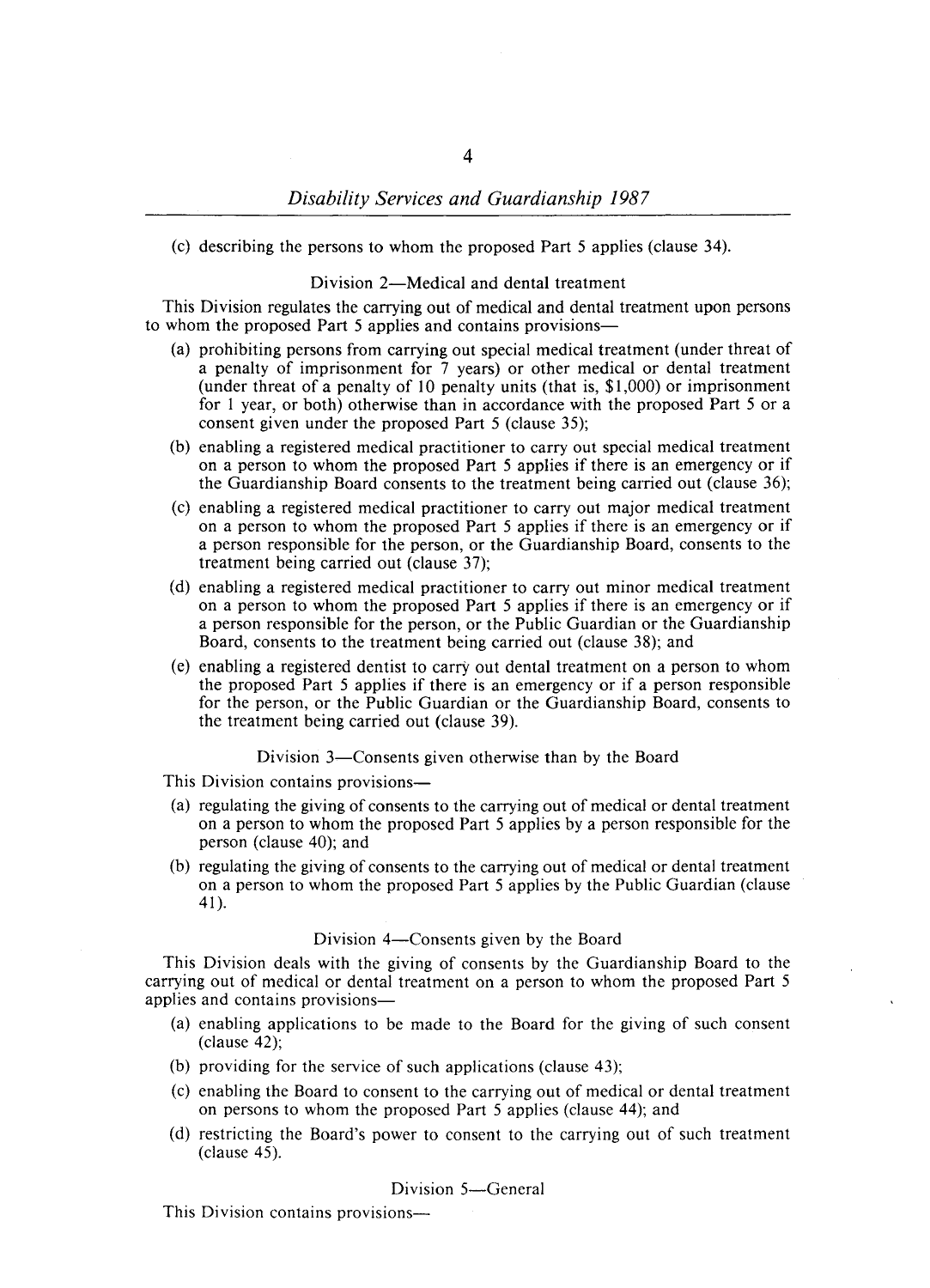- (a) stating the effect of a consent given under the proposed Part 5 to the carrying out of medical or dental treatment on a person to whom the proposed Part 5 applies (clause 46);
- (b) preserving certain liabilities (for instance, liability for negligence) of persons who carry out medical or dental treatment pursuant to the proposed Part 5 or a consent given under the proposed Part 5 (clause 47); and
- (c) enabling the regulations to require the keeping of records of medical or dental treatment carried out on a person to whom the proposed Part 5 applies (clause 48).

#### PART 6-THE GUARDIANSHIP BOARD

## Division 1-Constitution of the Board

This Division deals with the constitution of the Guardianship Board and contains provisions-

- (a) establishing the Board and providing for the appointment of its members (of whom there are to be at least 10) and its President and Deputy President (clause 49);
- (b) providing for the appointment of a Registrar and of such other staff as may be necessary to enable the Board to exercise its functions (clause 50);
- (c) providing for the composition of the Board for the purposes of any particular sitting (clause 51);
- (d) enabling the Board to hold more than one sitting at the same time (clause 52);
- (e) providing for the regulation of the procedure to be followed by the Board at any of its sittings (clause 53); and
- (f) providing for the resolution of any questions that arise at a sitting of the Board (clause 54).

#### Division 2—Proceedings before the Board

This Division deals with the manner in which proceedings before the Board shall be conducted and contains provisions-

- (a) ensuring that the Board is not bound by the rules of evidence or by other strict legal technicalities (clause 55);
- (b) providing that proceedings before the Board shall be open to the public except where the Board determines otherwise (clause 56):
- (c) restricting the publication of the identity of certain persons involved in proceedings before the Board (clause 57);
- (d) specifying the persons who may appear in proceedings before the Board and enabling such persons, with the leave of the Board, to be represented by a barrister, solicitor or agent (clause 58);
- (e) specifying the rights that a party to proceedings before the Board has in relation to the presentation of evidence (clause 59);
- (f) enabling the member presiding at a sitting of the Board to require persons to appear before the Board to give evidence or to produce to the Board any document relevant to proceedings before the Board (clause 60);
- (g) requiring witnesses to answer questions put to them in the course of proceedings before the Board (clause 61);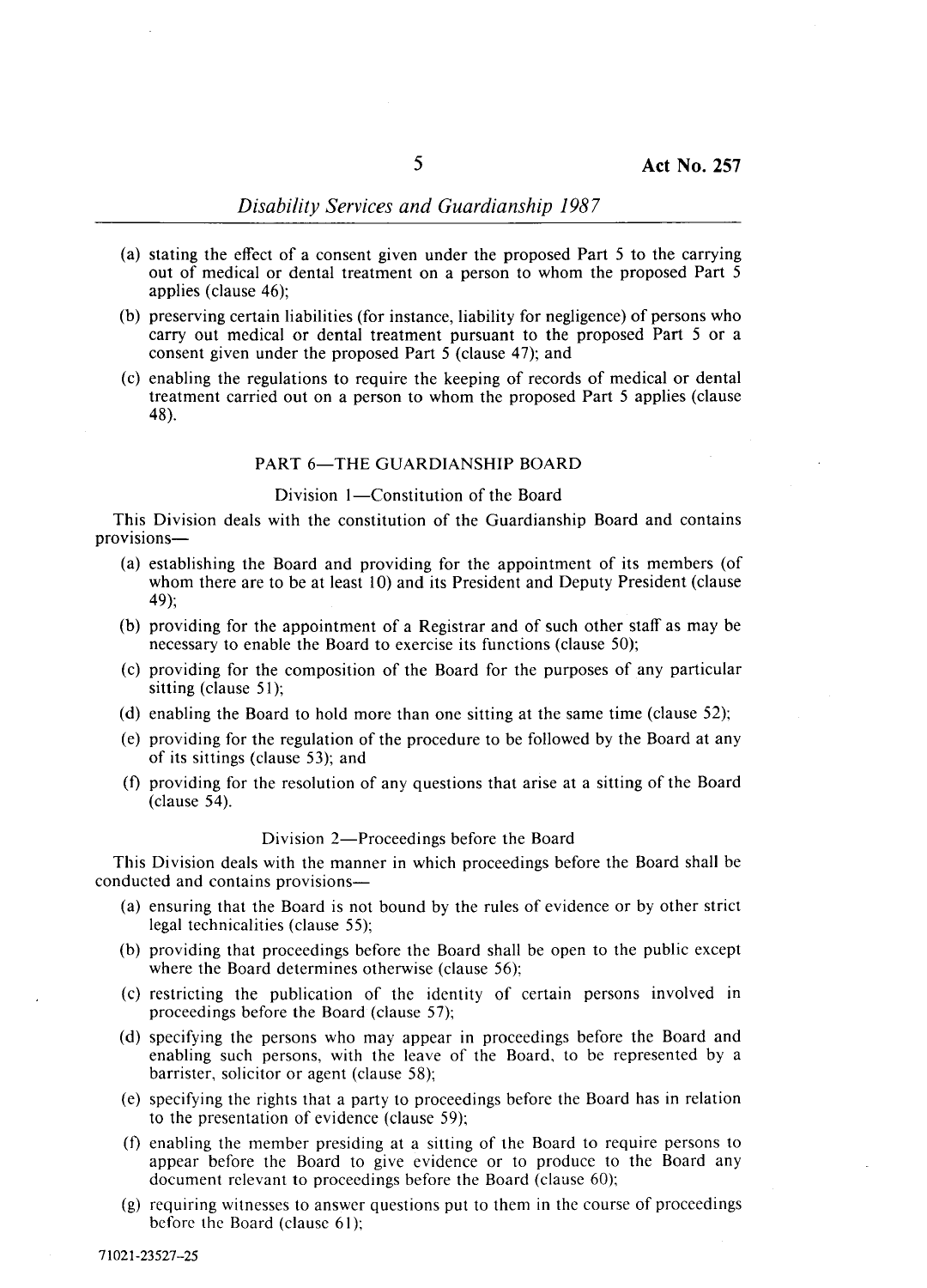- (h) imposing a penalty of 5 penalty units (that is, \$500) on a person who fails to comply with a requirement referred to in clause 60 or 61 or who, while appearing before the Board, makes an unsworn statement that the person knows to be false or misleading (clause 62);
- (i) providing for the payment of allowances and expenses to witnesses who appear before the Board (clause 63);
- (j) enabling the Board to adjourn its proceedings (clause 64);
- (k) enabling the Board to dismiss frivolous or vexatious proceedings (clause 65); and
- (1) requiring the Board to attempt to bring the parties to proceedings before it to a settlement of the matters in issue in the proceedings (clause 66).

#### Division 3—Appeals from decisions of the Board

This Division contains a provision enabling a party to proceedings before the Board to appeal to the Supreme Court from any decision of the Board (clause 67).

#### Division 4-General

This Division contains provisions—

- (a) prescribing the form in which the decisions of the Board are to be given (clause 68);
- (b) enabling the Board to give directions as to the payment of costs (clause 69);
- (c) imposing a penalty of 5 penalty units (that is, \$500) on persons who are guilty of misconduct during the course of proceedings before the Board (clause 70);
- (d) requiring the member presiding at a sitting of the Board to cause a record to be kept of the decisions made by the Board at the sitting (clause 71);
- (e) providing for the authentication of documents by the President, the Deputy President or the Registrar of the Board (clause 72);
- (f) protecting the Board, its members and its members of staff from liability in respect of things done by them in the exercise of their functions under the proposed Act (clause 73);
- (g) giving the protection of section 18 of the Defamation Act 1974 to the proceedings of the Board (clause 74);
- (h) providing for the making of rules governing the practice and procedure of the Board (clause 75); and
- (i) requiring the President of the Board to submit reports to the Minister on the work and activities of the Board (clause 76).

# PART 7-THE PUBLIC GUARDIAN

This Act deals with the appointment and functions of the Public Guardian and contains provisions-

- (a) providing for the appointment of a Public Guardian and a Deputy Public Guardian, which offices are to be held by the Protective Commissioner and the Deputy Protective Commissioner, respectively (clause 77);
- (b) enabling the Public Guardian to delegate the exercise of the Public Guardian's functions to certain persons (clause 78);
- (c) requiring the Public Guardian to ensure that information is readily available to members of the public concerning matters relating to the Public Guardian and the Public Guardian's functions (clause 79); and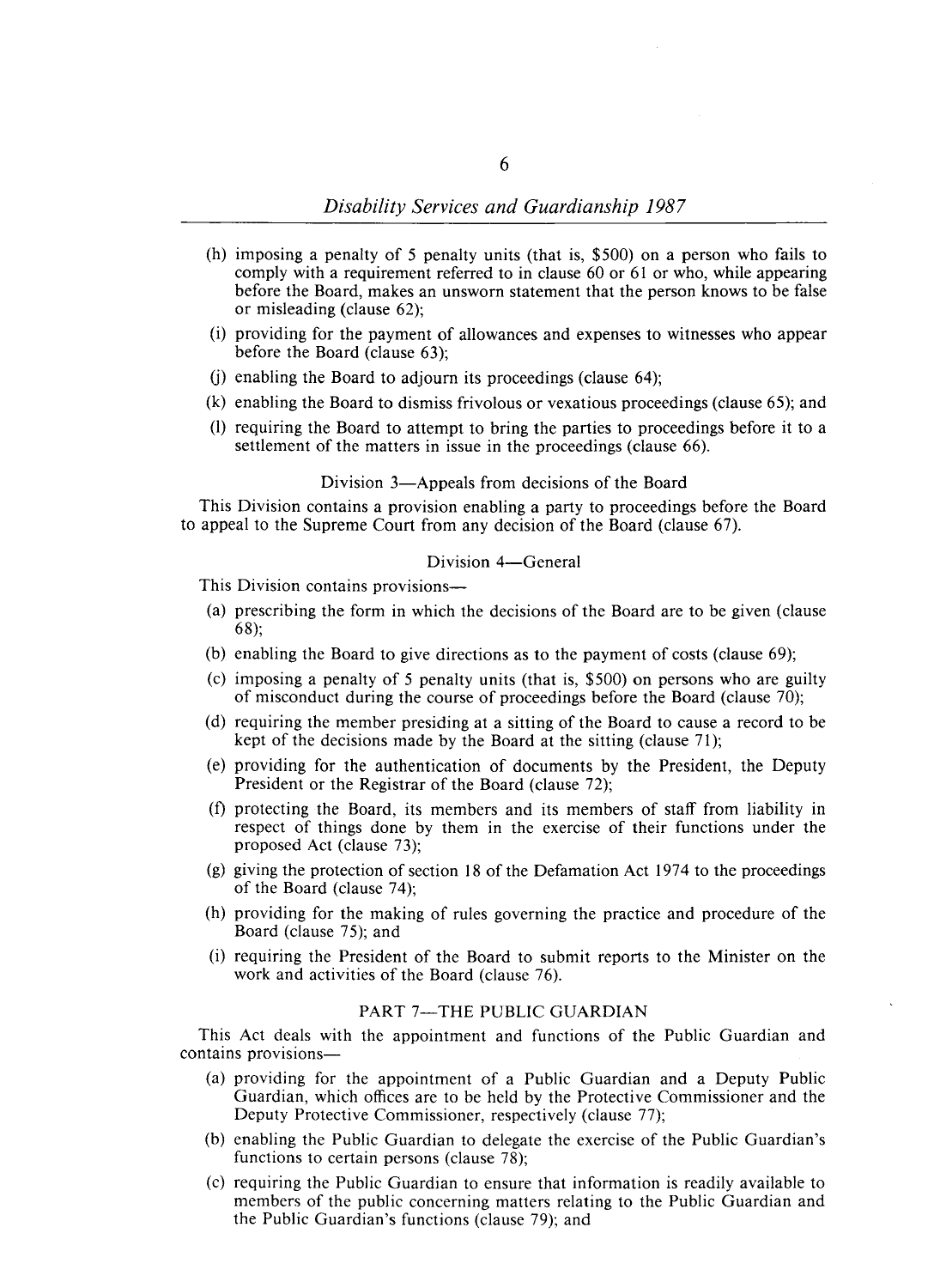(d) requiring the Public Guardian to submit reports to the Minister on the work and activities of the Public Guardian (clause 80).

## PART 8-LICENSING OF RESIDENTIAL CENTRES AND OCCUPATIONAL **CENTRES**

#### Division 1-Residential centres

This Division deals with the licensing of residential centres and contains provisions—

- (a) enabling the regulations to prescribe the classes of residential centres to which the proposed Division 1 applies (clause 81);
- (b) prohibiting the conduct of residential centres otherwise than by persons authorised to do so by a licence issued under the proposed Act (clause 82);
- (c) prohibiting the conduct of residential centres otherwise than at premises the subject of such a licence (clause 83);
- (d) providing for the grant of licences in respect of residential centres (clause 84);
- (e) requiring the licensed manager of a licensed residential centre to notify certain persons in the event of a death occurring at the centre (clause 85);
- (f) providing for the removal of children from unlicensed residential centres and for the application of Part 5 of the Children (Care and Protection) Act 1987 to children who have been removed from such premises (clause 86); and
- (g) providing for the assessment, and payment by a person who is convicted of conducting an unlicensed residential centre, of the removal expenses incurred in respect of persons who are forced to leave the centre following that person's conviction (clause 87).

#### Division 2-Occupational centres

This Division deals with the licensing of occupational centres and contains provisions-

- (a) enabling the regulations to prescribe the classes of occupational centres to which the proposed Division 2 applies (clause 88);
- (b) prohibiting the conduct of occupational centres otherwise than by persons authorised to do so by a licence issued under the proposed Act (clause 89);
- (c) prohibiting the conduct of occupational centres otherwise than at premises the subject of such a licence (clause 90);
- (d) providing for the grant of licences in respect of occupational centres (clause 91); and
- (e) providing for the removal of children from unlicensed occupational centres (clause 92).

## Division 3-General

This Division contains provisions—

- (a) enabling an authorised officer to enter the premises of a residential centre or occupational centre at any time (clause 93);
- (b) enabling the Minister to exempt persons from the operation of certain provisions of the proposed Divisions I and 2 (clause 94);
- (c) enabling the Minister to revoke such an exemption (clause 95); and
- (d) requiring the Director-General to submit reports to the Minister on the activities of licensees under the proposed Part 8 (clause 96).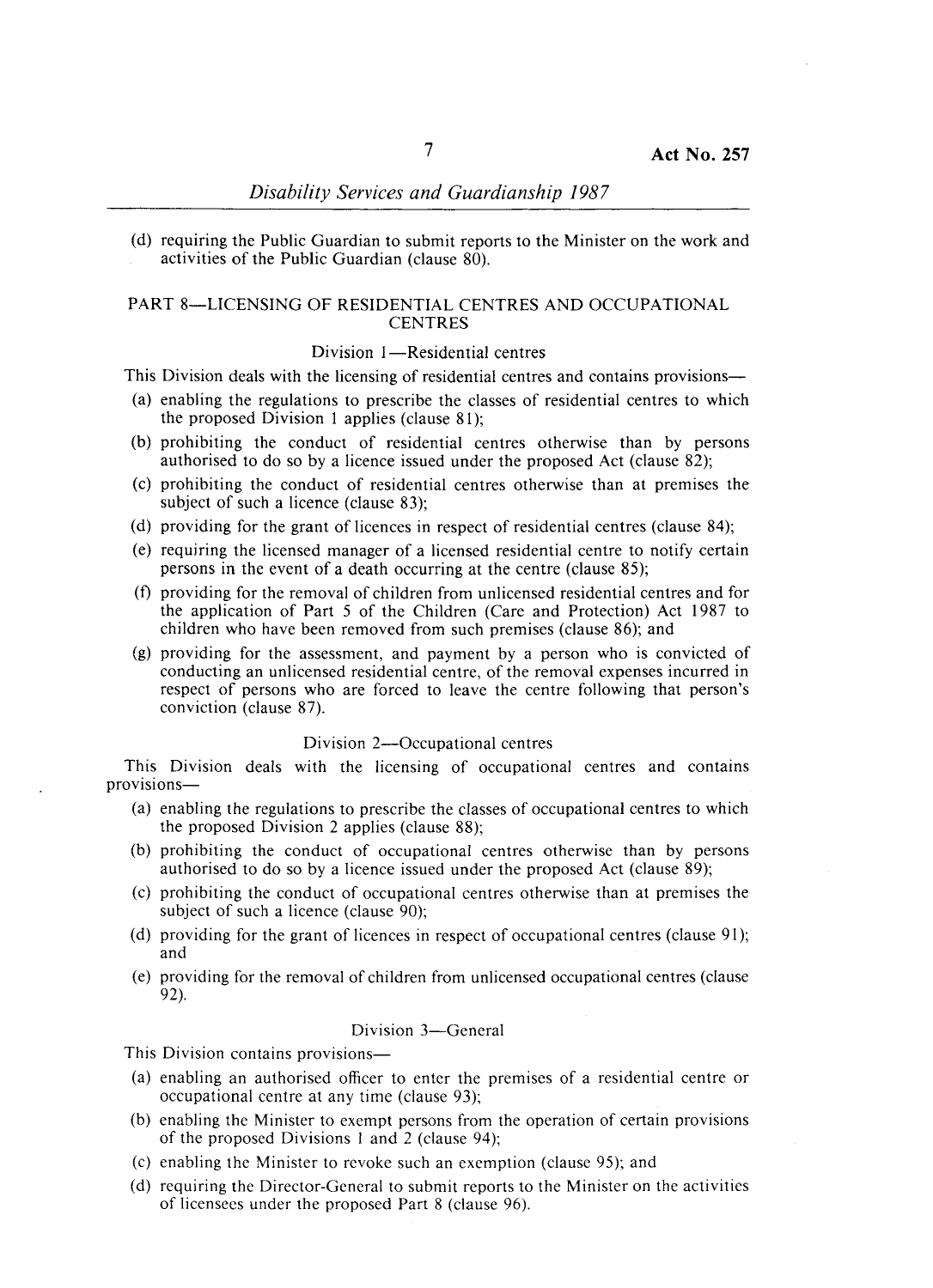# PART 9-MISCELLANEOUS

This Part contains provisions-

- (a) enabling appeals to be made to the Community Welfare Appeals Tribunal against certain decisions of the Minister or the Director-General (clause 97);
- (b) providing for the service of notices under the proposed Act (clause 98);
- (c) requiring certain notices to be written in a language with which the person to whom the notice is directed is familiar (clause 99);
- (d) limiting the personal liability of the Minister, the Director-General, the Public Guardian and other persons in respect of things done by them for the purposes of executing the proposed Act (clause 100);
- (e) prohibiting the unauthorised disclosure of information obtained in connection with the administration or execution of the proposed Act (clause 101);
- (f) providing for the issue of search warrants in cases where an authorised officer or a member of the police force believes that the proposed Act or the regulations under the proposed Act are being contravened at any premises (clause 102);
- (g) imposing a penalty of 10 penalty units (that is, \$1,000) or imprisonment for 12 months, or both, on a person who wilfully hinders or obstructs any person exercising functions under the proposed Act (clause 103);
- (h) imposing a penalty of 10 penalty units (that is, \$1,000) or imprisonment for 12 months, or both, on any person who falsely represents himself or herself to be officially associated in any capacity with the Department of Youth and Community Services (clause 104);
- (i) imposing a penalty of 5 penalty units (that is, \$500) on a person who, in any application under the proposed Act or any inquiry connected with any such application, makes any statement or furnishes any information that the person knows to be false or misleading in a material particular (clause 105);
- $(i)$  enabling proceedings for an offence against the proposed Act or the regulations under the proposed Act (other than the offence of unlawfully carrying out special medical treatment referred to in clause 35) to be dealt with summarily before a Local Court constituted by a Magistrate (clause 106);
- (k) providing for certain evidentiary matters (clause 107); and
- (I) enabling the Governor-in-Council to make regulations for the purposes of the proposed Act (clause 108).

## SCHEDULE 1-PROVISIONS RELATING TO THE BOARD

This Schedule contains provisions—

- (a) concerning the term of office of, and vacation of office by, members of the Board (clause 1);
- (b) providing for the remuneration of members of the Board (clause 2);
- (c) concerning the functions of the President and Deputy President of the Board (clause 3); and
- (d) enabling the President of the Board to delegate his or her functions to the Deputy President (clause 4).

### SCHEDULE 2-PROVISIONS RELATING TO LICENCES

This Schedule contains provisions-

(a) requiring the applicant for a licence to be the proprietor of the premises to which the application relates (clause I);